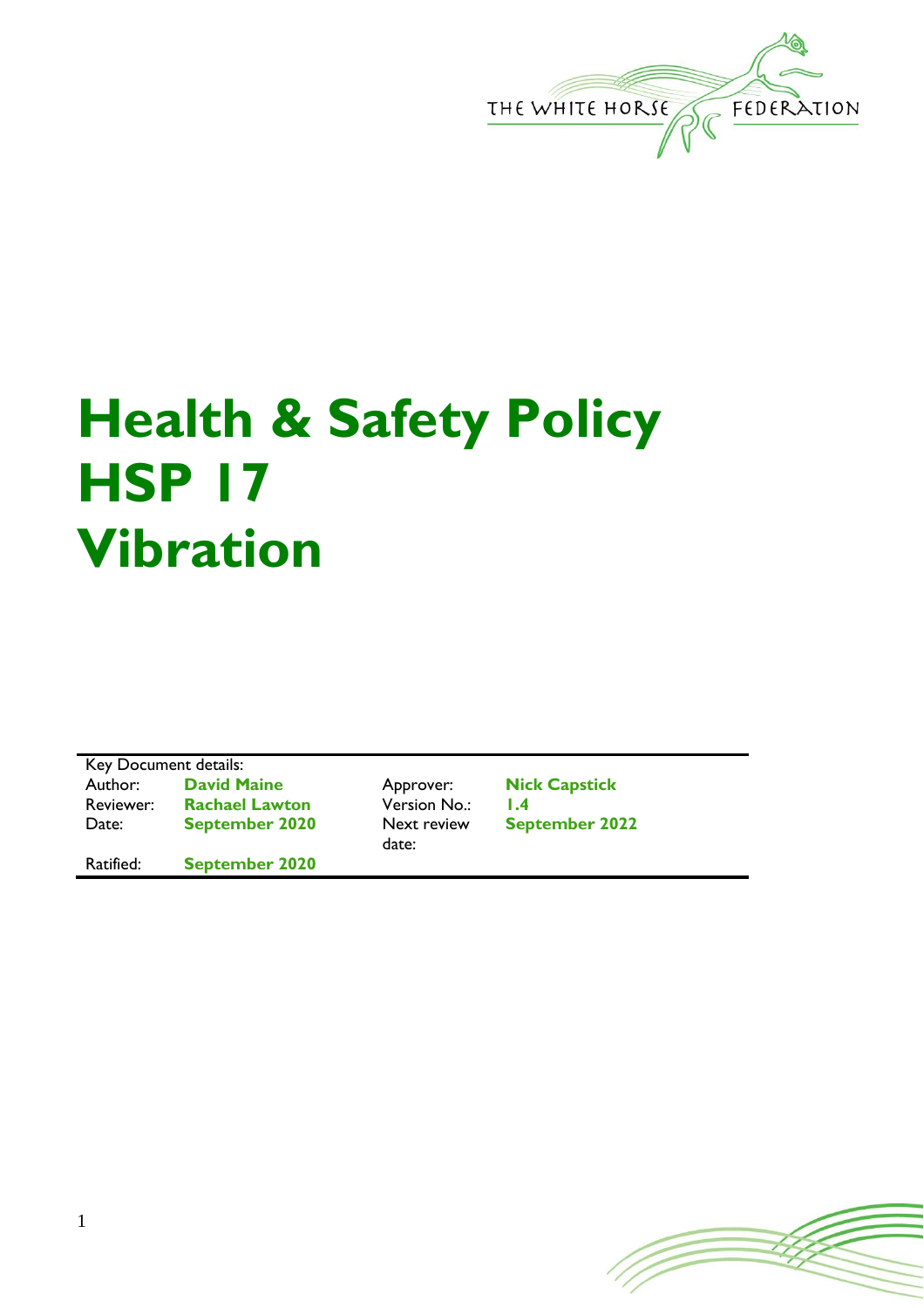

(Topon

| Title:              | HSP 17 - Vibration                                                                        |
|---------------------|-------------------------------------------------------------------------------------------|
| Author(s):          | David Maine                                                                               |
| Date:               | September 2020                                                                            |
| <b>Review date:</b> | September 2022                                                                            |
| <b>Application:</b> | This policy applies equally to all The White Horse Federation (TWHF) employees            |
|                     | including agency or casual staff, and to all premises where TWHF is either the 'employer' |
|                     | or is in control of the premises.                                                         |

| <b>Definitions</b> | For the purpose of this policy, the following definitions apply;                            |                                                                                                                                 |  |  |
|--------------------|---------------------------------------------------------------------------------------------|---------------------------------------------------------------------------------------------------------------------------------|--|--|
|                    | Hand-Arm<br>Hand-Arm Vibration (HAV) is vibration, which reaches the hands and              |                                                                                                                                 |  |  |
|                    | Vibration                                                                                   | arms when working with hand-held power tools, hand-guided machinery                                                             |  |  |
|                    | (HAV)                                                                                       | or when holding materials, which are being processed by machinery.                                                              |  |  |
|                    | Hand-Arm                                                                                    | HAVS is a general term embracing various kinds of damage due to                                                                 |  |  |
|                    | Vibration                                                                                   | exposure to high levels of vibration, including:                                                                                |  |  |
|                    | Syndrome                                                                                    |                                                                                                                                 |  |  |
|                    | (HAVS)                                                                                      | Vascular disorders such as vibration white finger (VWF) causing                                                                 |  |  |
|                    |                                                                                             | impaired blood circulation and blanching of affected fingers and parts of                                                       |  |  |
|                    |                                                                                             | the hand;                                                                                                                       |  |  |
|                    |                                                                                             | Neurological and muscular damage leading to pain and numbness and                                                               |  |  |
|                    |                                                                                             | tingling in the fingers and hands, reduced grip strength and dexterity,                                                         |  |  |
|                    |                                                                                             | and reduced sensitivity to touch and temperature; and                                                                           |  |  |
|                    |                                                                                             | Other passive kinds of damage leading to pain and stiffness in the joints                                                       |  |  |
|                    |                                                                                             | of the wrists, elbows and shoulders. These forms of change and the                                                              |  |  |
|                    |                                                                                             | factors contributing to them are less well understood than the vascular                                                         |  |  |
|                    |                                                                                             | and neurological effects.                                                                                                       |  |  |
|                    |                                                                                             |                                                                                                                                 |  |  |
|                    |                                                                                             | Note! HAVS is a reportable disease under the Reporting of Injuries,<br>Diseases and Dangerous Occurrences Regulations (RIDDOR). |  |  |
|                    |                                                                                             |                                                                                                                                 |  |  |
| <b>Policy Aims</b> |                                                                                             | It is the aim of TWHF to comply with the Control of Vibration at Work Regulations 2005.                                         |  |  |
| <b>Policy</b>      | TWHF is committed to protecting its employees and those engaged in providing services       |                                                                                                                                 |  |  |
|                    | to it, from personal injury resulting from excessive exposure to vibrating equipment of all |                                                                                                                                 |  |  |
|                    | types arising from TWHF activities.                                                         |                                                                                                                                 |  |  |
|                    |                                                                                             |                                                                                                                                 |  |  |
|                    | Personal tolerance to the exposure to vibrating equipment varies between individuals,       |                                                                                                                                 |  |  |
|                    | TWHF's commitment is not only to put in place procedures to limit and control excessive     |                                                                                                                                 |  |  |
|                    | exposure to those levels set down by legislation but also to monitor all relevant employees |                                                                                                                                 |  |  |
|                    | to identify employees with low tolerance levels and to thereby take corrective measures     |                                                                                                                                 |  |  |
|                    | to eliminate long term physiological damage.                                                |                                                                                                                                 |  |  |
|                    |                                                                                             |                                                                                                                                 |  |  |
| <b>Risk</b>        | To protect employees against risk to their health, safety and welfare arising from exposure |                                                                                                                                 |  |  |
|                    | to vibration at work. This includes Hand-Arm Vibration (HAV) and Whole Body Vibration       |                                                                                                                                 |  |  |
|                    | (WBV).                                                                                      |                                                                                                                                 |  |  |
|                    |                                                                                             |                                                                                                                                 |  |  |
|                    | <b>Potentially Hazardous Processes and Tools</b>                                            |                                                                                                                                 |  |  |
|                    | The following are examples of processes and equipment where there may be a risk of          |                                                                                                                                 |  |  |
|                    | developing HAVS:                                                                            |                                                                                                                                 |  |  |
|                    |                                                                                             |                                                                                                                                 |  |  |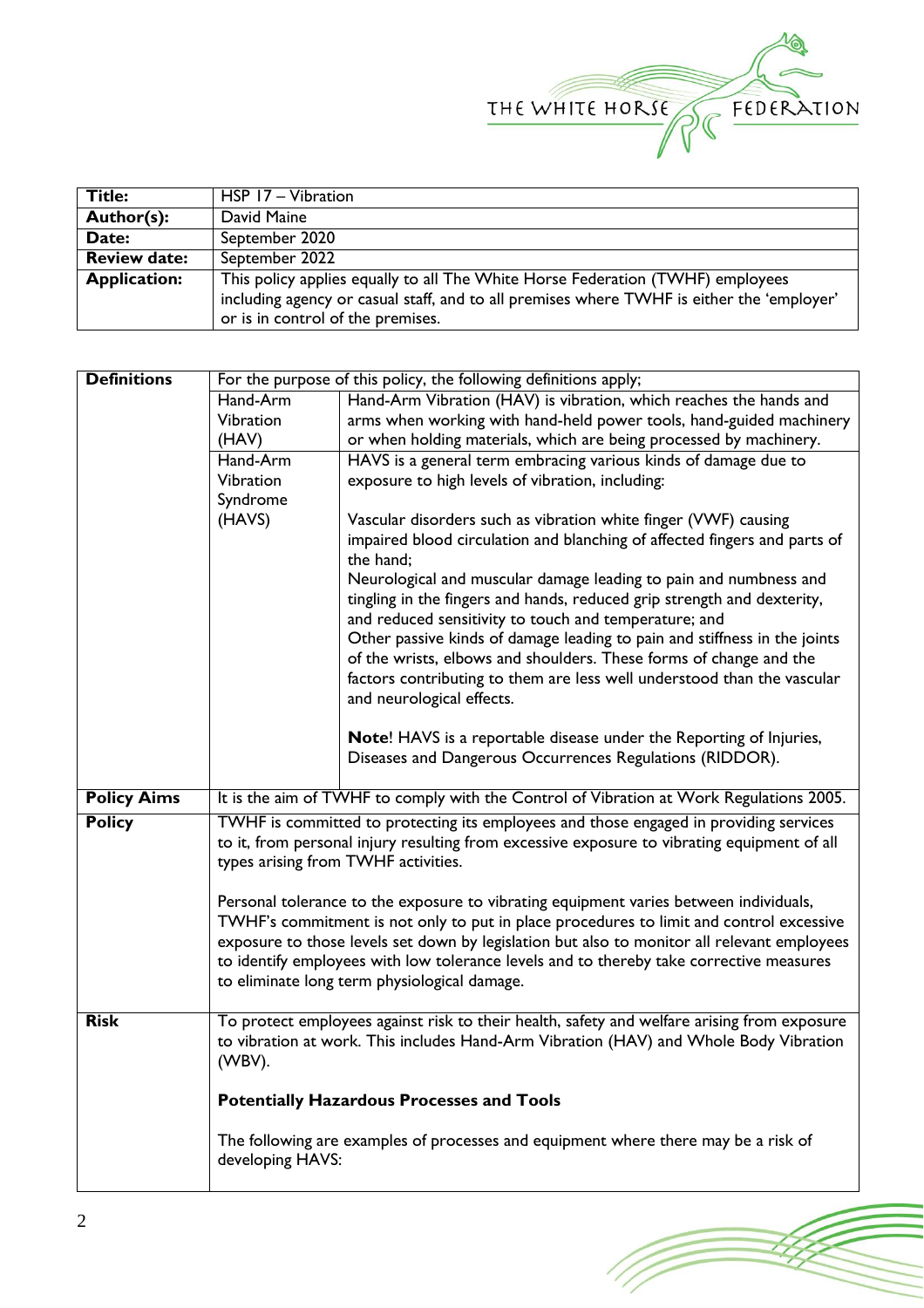

|                |                                                                                                                                                                                                                                                                                                                                                                                                                                                                                                                                                                                                                                                                                                                                                                                                                                                                                                                                                                                                       | Percussive tools used in road maintenance, construction, etc. (i.e. power hammers,<br>$\bullet$<br>vibratory compactors, concrete breakers, road drills);<br>Grinders and other rotary tools (i.e. hand-held grinders, hand-held sanders, pedestal<br>$\bullet$<br>grinders, rotary burring tools); and<br>Timber and wood machining tools (i.e. chainsaws, brush cutters, hand-held or hand-fed<br>$\bullet$<br>circular saws, electrical screwdrivers, powered mowers and shears, strimmers).<br>The above list is not exhaustive. It is safest to regard regular prolonged use of any high-<br>vibration tool or machine as suspect, especially if it causes tingling or numbness in the<br>user's fingers after about 10-15 minutes continuous operation. |  |
|----------------|-------------------------------------------------------------------------------------------------------------------------------------------------------------------------------------------------------------------------------------------------------------------------------------------------------------------------------------------------------------------------------------------------------------------------------------------------------------------------------------------------------------------------------------------------------------------------------------------------------------------------------------------------------------------------------------------------------------------------------------------------------------------------------------------------------------------------------------------------------------------------------------------------------------------------------------------------------------------------------------------------------|---------------------------------------------------------------------------------------------------------------------------------------------------------------------------------------------------------------------------------------------------------------------------------------------------------------------------------------------------------------------------------------------------------------------------------------------------------------------------------------------------------------------------------------------------------------------------------------------------------------------------------------------------------------------------------------------------------------------------------------------------------------|--|
|                | <b>Responsibility</b>                                                                                                                                                                                                                                                                                                                                                                                                                                                                                                                                                                                                                                                                                                                                                                                                                                                                                                                                                                                 | This responsibility is discharged primarily at the line management/operational level.                                                                                                                                                                                                                                                                                                                                                                                                                                                                                                                                                                                                                                                                         |  |
|                |                                                                                                                                                                                                                                                                                                                                                                                                                                                                                                                                                                                                                                                                                                                                                                                                                                                                                                                                                                                                       | <b>Roles &amp; Responsibilities</b>                                                                                                                                                                                                                                                                                                                                                                                                                                                                                                                                                                                                                                                                                                                           |  |
| Ι.             |                                                                                                                                                                                                                                                                                                                                                                                                                                                                                                                                                                                                                                                                                                                                                                                                                                                                                                                                                                                                       | Roles and responsibilities are defined in HSP 2 Organisation.                                                                                                                                                                                                                                                                                                                                                                                                                                                                                                                                                                                                                                                                                                 |  |
|                | Any specific actions are detailed in the arrangements section below.                                                                                                                                                                                                                                                                                                                                                                                                                                                                                                                                                                                                                                                                                                                                                                                                                                                                                                                                  |                                                                                                                                                                                                                                                                                                                                                                                                                                                                                                                                                                                                                                                                                                                                                               |  |
|                | <b>Arrangements</b>                                                                                                                                                                                                                                                                                                                                                                                                                                                                                                                                                                                                                                                                                                                                                                                                                                                                                                                                                                                   |                                                                                                                                                                                                                                                                                                                                                                                                                                                                                                                                                                                                                                                                                                                                                               |  |
| $\mathbf{I}$ . | <b>Risk Assessment</b><br>Managers are responsible for ensuring that a suitable and sufficient risk assessment will be carried out<br>that will;<br>Identify vibration equipment that may give rise to exposure that has the potential for harm;<br>Identify the exposure level indicated in the manufacturers instructions;<br>٠<br>Identify how long the equipment is in use for;<br>$\bullet$<br>Identify who is at risk;<br>٠<br>Decide if the processes can be changed or managed differently to reduce hand-on contact with<br>$\bullet$<br>vibratory equipment;<br>Decide on the control measures to reduce the risk to the lowest possible level, including<br>$\bullet$<br>purchasing and hiring of new equipment with low vibration magnitude data;<br>Monitor the effectiveness of the controls in place;<br>Review and audit the risk assessment annually.<br>The Control of Vibration at Work risk assessment must follow the TWHF health and safety standard<br>risk assessment format. |                                                                                                                                                                                                                                                                                                                                                                                                                                                                                                                                                                                                                                                                                                                                                               |  |
| 2.             |                                                                                                                                                                                                                                                                                                                                                                                                                                                                                                                                                                                                                                                                                                                                                                                                                                                                                                                                                                                                       | <b>Employee Pre-Employment Screening and Health Surveillance</b>                                                                                                                                                                                                                                                                                                                                                                                                                                                                                                                                                                                                                                                                                              |  |
|                | TWHF will identify all activities where exposure to vibrating equipment may arise and assess the risk<br>where there is the potential for exposure to excessive vibration.<br>Applicants will be screened by Occupational Health for symptoms of Hand Arm Vibration or other<br>medical conditions, which may restrict or prohibit work with vibrating equipment prior to employment.<br>Advice from the Occupational Health Provider will be considered when making offers of employment.<br>Where appropriate all practical adjustments will be made to accommodate any restrictions identified.                                                                                                                                                                                                                                                                                                                                                                                                    |                                                                                                                                                                                                                                                                                                                                                                                                                                                                                                                                                                                                                                                                                                                                                               |  |

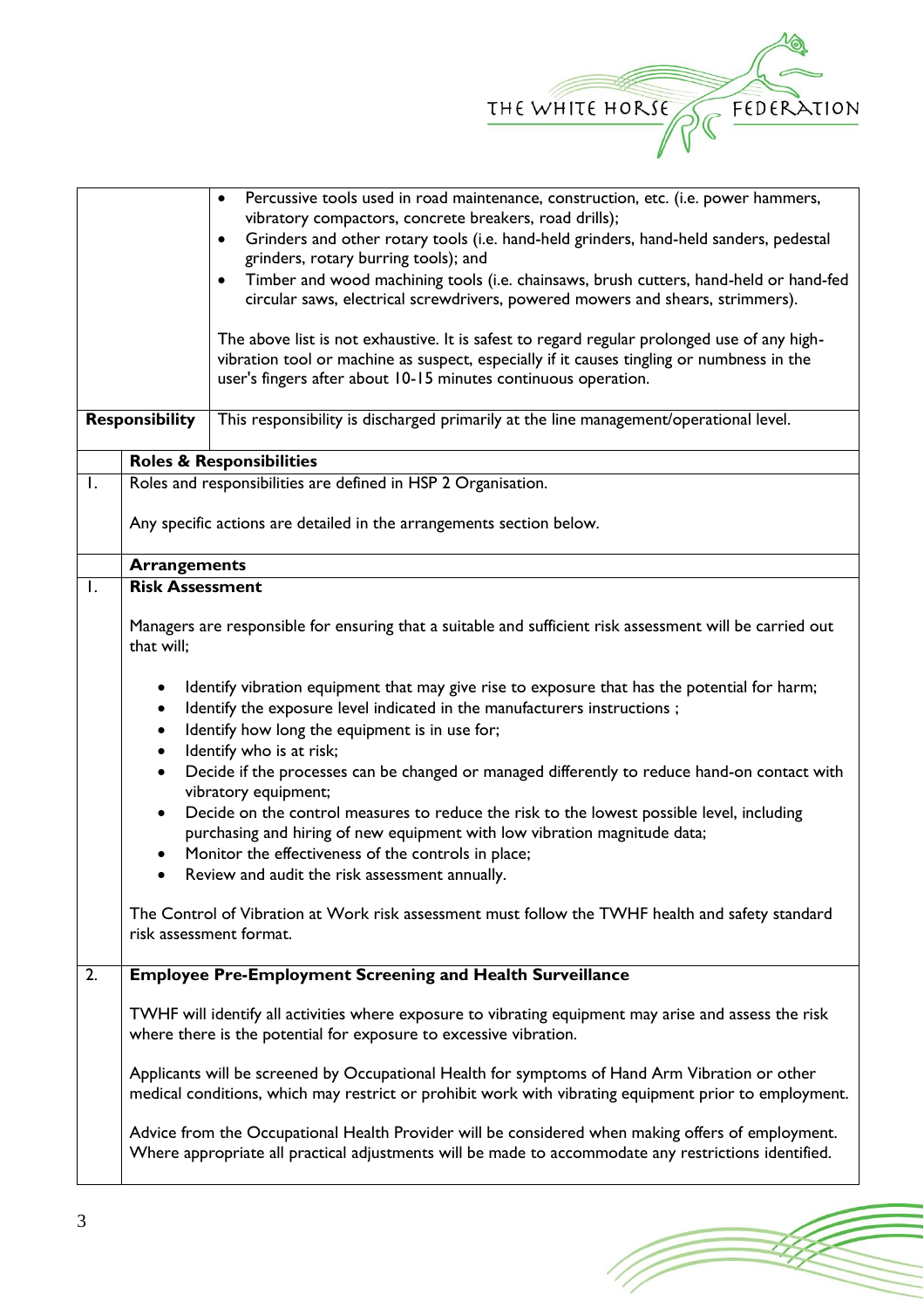

|    | Employees must report any symptoms of HAV's to their Manager who will refer them to Occupational<br>Health Service.                                                                                                                                                                                                                                                                                                                                                                                                                                                                                                                                                                                                                |  |  |
|----|------------------------------------------------------------------------------------------------------------------------------------------------------------------------------------------------------------------------------------------------------------------------------------------------------------------------------------------------------------------------------------------------------------------------------------------------------------------------------------------------------------------------------------------------------------------------------------------------------------------------------------------------------------------------------------------------------------------------------------|--|--|
| 3. | <b>Procurement Procedures</b>                                                                                                                                                                                                                                                                                                                                                                                                                                                                                                                                                                                                                                                                                                      |  |  |
|    | Managers must ensure to hire or procure equipment with the lowest possible vibration levels that are<br>fit for the purpose or task being undertaken and represent best practice and value for money.<br>Wherever possible managers will standardise on one type of equipment to simplify the process of<br>determining vibration levels, vibration auditing and equipment identification by employees.                                                                                                                                                                                                                                                                                                                            |  |  |
|    | Equipment that needs to be hired in must also comply with these requirements.                                                                                                                                                                                                                                                                                                                                                                                                                                                                                                                                                                                                                                                      |  |  |
|    | <b>Procurement Process</b>                                                                                                                                                                                                                                                                                                                                                                                                                                                                                                                                                                                                                                                                                                         |  |  |
|    | Anyone supplying power tools for use in Britain (manufacturer's, importers, suppliers and tool hire<br>firms) must comply with the Supply of Machinery (Safety) Regulations 1992 (as amended). These<br>regulations include essential requirements for manufacturer, importers and suppliers of vibration<br>emitting machinery to:                                                                                                                                                                                                                                                                                                                                                                                                |  |  |
|    | Design and construct machinery with vibration emissions that are reduced to the lowest<br>level possible<br>Provide information to warn against residual risks i.e. those that could not be eliminated by<br>design<br>Provide information on vibration emissions                                                                                                                                                                                                                                                                                                                                                                                                                                                                  |  |  |
|    | On procuring equipment, the budget holder/purchaser will be responsible for obtaining the<br>$\bullet$<br>manufactures/suppliers vibration data sheet to ensure the equipment being purchased has the<br>lowest levels of vibration possible;<br>Where vibration levels fall into medium/high category compare vibration levels with other makes<br>$\bullet$<br>and models of similar equipment with alternative suppliers;<br>Where suppliers manufacturers sheets all record medium/high levels of vibration, managers must<br>$\bullet$<br>ensure reduced levels of operation as part of the equipment risk assessment.<br>Make arrangements for equipment to be added to asset list when equipment is purchased.<br>$\bullet$ |  |  |
| 4. | <b>Maintenance procedures</b>                                                                                                                                                                                                                                                                                                                                                                                                                                                                                                                                                                                                                                                                                                      |  |  |
|    | Managers will ensure that all equipment they operate is properly maintained and, that employees are<br>advised on the need to inspect all equipment including any specific checks needed to manage the risk of<br>vibration prior to use. Operators should report any equipment, which demonstrates excessive and<br>abnormal vibration in regular use. Records of inspections should be recorded and retained in a safe<br>place.                                                                                                                                                                                                                                                                                                 |  |  |
|    | <b>TWHF Equipment</b>                                                                                                                                                                                                                                                                                                                                                                                                                                                                                                                                                                                                                                                                                                              |  |  |
|    | $\mathsf{I}$ .<br><b>Reactive Maintenance -</b> Any equipment that is not operating correctly or equipment that is<br>vibrating excessively should be taken out of use by the employee for repair. The employee<br>must notify his line or Site Manager of any equipment that has been taken out of use.                                                                                                                                                                                                                                                                                                                                                                                                                           |  |  |

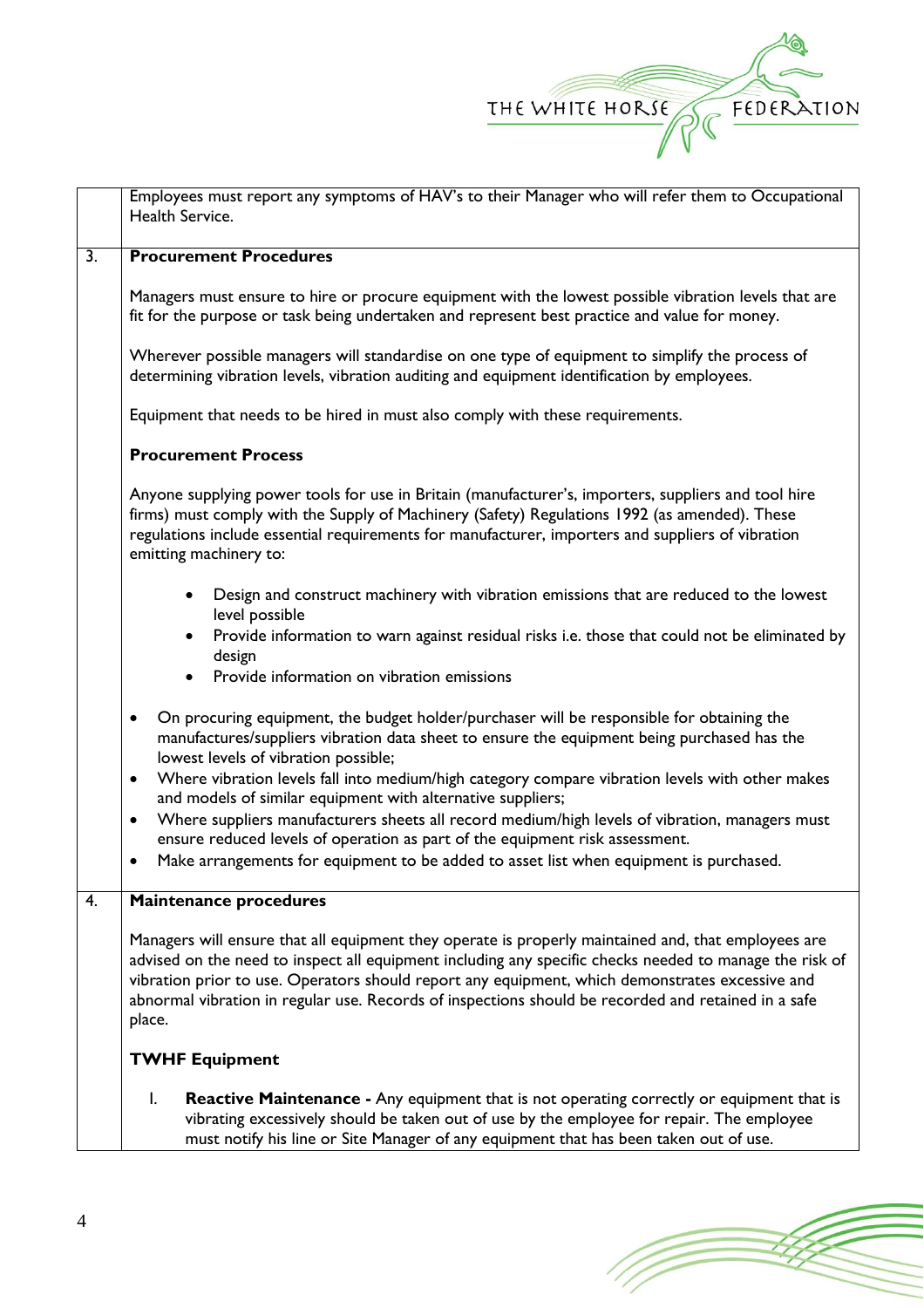

1 T

|                  | $\overline{\mathbb{I}}$ .<br>Planned maintenance - All work equipment will be maintained and checked annually by a<br>competent person. Any equipment found to be not operating correctly or presenting excessive<br>vibration levels, will be notified to the relevant manager for corrective action or replacement.                                                                                                                                                                                                    |  |  |  |
|------------------|--------------------------------------------------------------------------------------------------------------------------------------------------------------------------------------------------------------------------------------------------------------------------------------------------------------------------------------------------------------------------------------------------------------------------------------------------------------------------------------------------------------------------|--|--|--|
|                  | The records of maintenance will need to be kept indefinitely due to possible claims for hand and arm<br>vibration from employees.                                                                                                                                                                                                                                                                                                                                                                                        |  |  |  |
|                  | <b>Hire Equipment</b>                                                                                                                                                                                                                                                                                                                                                                                                                                                                                                    |  |  |  |
|                  | $\mathbf{I}$ .<br><b>Reactive maintenance.</b> Any equipment that is not working correctly or equipment showing<br>signs of an increase in vibration should be reported and request made with the Hirer to collect<br>and replace the equipment with a like for like equipment or equipment that has already been<br>assessed and approved for use by TWHF.<br>Planned maintenance - All equipment provided must have received a full maintenance<br>II.<br>check carried out by the Hire company before being supplied. |  |  |  |
|                  | The Hire Company is responsible for maintenance of its hire equipment as per the manufacturer's<br>instructions and must recall any equipment that is on long-term hire.                                                                                                                                                                                                                                                                                                                                                 |  |  |  |
|                  | Although hired in, all equipment must be logged for monitoring purposes. However, it is the hiring<br>company's responsibility to carry out the planned maintenance checks.                                                                                                                                                                                                                                                                                                                                              |  |  |  |
| $\overline{5}$ . | <b>Equipment registers</b>                                                                                                                                                                                                                                                                                                                                                                                                                                                                                               |  |  |  |
|                  | Managers will put in place an equipment register that identifies all items of equipment with the potential<br>to give rise to excessive vibration in normal use. This register will identify the equipment by Type,<br>Manufacture, Model and Serial Number. Further data relating to actual measured vibration levels and<br>exposure times will also be recorded where they are available. It is essential that all managers ensure<br>that a thorough audit of equipment is prepared and maintained.                  |  |  |  |
| 6.               | <b>Equipment testing</b>                                                                                                                                                                                                                                                                                                                                                                                                                                                                                                 |  |  |  |
|                  | Managers will identify equipment in use with high vibration levels by means of; use of the<br>manufacturer's vibration data, observing the equipment when in operation or if an employee is showing<br>symptoms of Vibration White Finger or Carpal Tunnel, they will ensure, wherever possible, that the<br>identified equipment is tested to ascertain its true vibration magnitude.                                                                                                                                   |  |  |  |
|                  | Manufacturers test data can be used however the Health and Safety Executive (HSE) guidelines of<br>'doubling the vibration magnitude data' should be followed.                                                                                                                                                                                                                                                                                                                                                           |  |  |  |
|                  | Note! This method does not constitute true vibration magnitude readings and should only be used as a<br>guide. If an employee shows or complains of symptoms of HAVS, then the department will be required<br>to have equipment tested or serviced and tested by a competent person.                                                                                                                                                                                                                                     |  |  |  |
| 7.               | <b>Operational control</b>                                                                                                                                                                                                                                                                                                                                                                                                                                                                                               |  |  |  |
|                  | Vulnerable Employees - Hand-Arm Vibration Syndrome                                                                                                                                                                                                                                                                                                                                                                                                                                                                       |  |  |  |
|                  | Employees who through medical screening have been identified as having symptoms of HAVS or other<br>medical conditions which may give a predisposition to the disease, may have extra restrictions with                                                                                                                                                                                                                                                                                                                  |  |  |  |